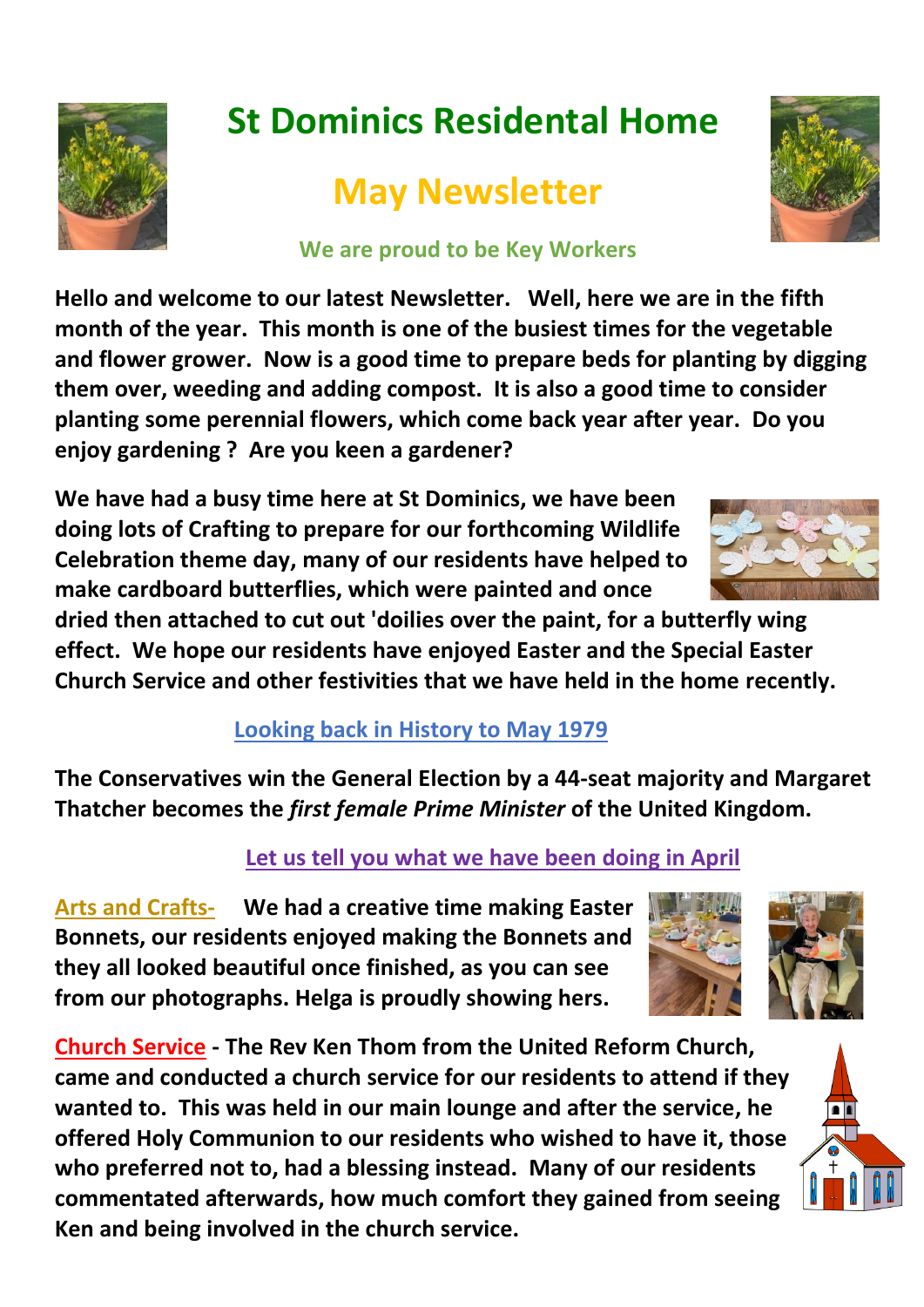**A Trip to the Angel Pub - At the request of some of our ladies. Our manager, Tracy and our Head of Care Charlotte took Sylvia, Joyce, Jean and Mary for an evening trip to The Angel Pub in Kelvedon for Supper. They all enjoyed a varied meal of their choice. This trip was enjoyed by all and a chance to relax and chat among friends.** 

**Sensory Lounge Activities - We are certainly putting our new sensory lounge to good use. Many of our residents that are living with Dementia seem to enjoy this pretty stimulating environment with the brightly coloured wall art, lights and lanterns which are just some of the items in the sensory lounge.** 

**Kidley Divey - We had an energetic morning with Gunni from Kidley Divey who brought hoops and tambourines as aids for armchair exercises. We had so many of our residents join in with holding the** 

> **tambourines and singing along to the well-known classic songs, such as 'The Sun has got his hat on' and many of our residents joined in with the actions and**

**managed so well. We also sang along to 'Down at the old Bull and Bush' and ' knees up Mother Brown' to name just a few. This is always a popular activity and it is always so heart-**

**warming to hear so much laughter coming from the lounge.**

**A Trip to the Perrywoods - We had a delightful visit to Perry woods Garden Centre. Helen, Patricia, Eileen, Joy, Kathleen and our Activity Ladies, Nicki, Helen and Nicci all enjoyed the trip out. The weather was sunny but a little on the windy side, however we were all wrapped up. We headed straight to the café, for coffee and homemade Scones with Jam and Cream. We all chatted happily at the table and we were joined by Patricia's Son and Eileen's daughter. Joy said' The Scones were so filling and delicious, she** 

**would not have room for lunch'! We then browsed around the Garden Centre looking at the extensive selection of house plants, bedding plants and Shrubs. Helen was very knowledgeable and her artistic eye enjoyed the shapes and colours in the plants. A very enjoyable outing. How have they changed? Would you** 

**like to go on a trip – let us know if you do.**



**ALL** 







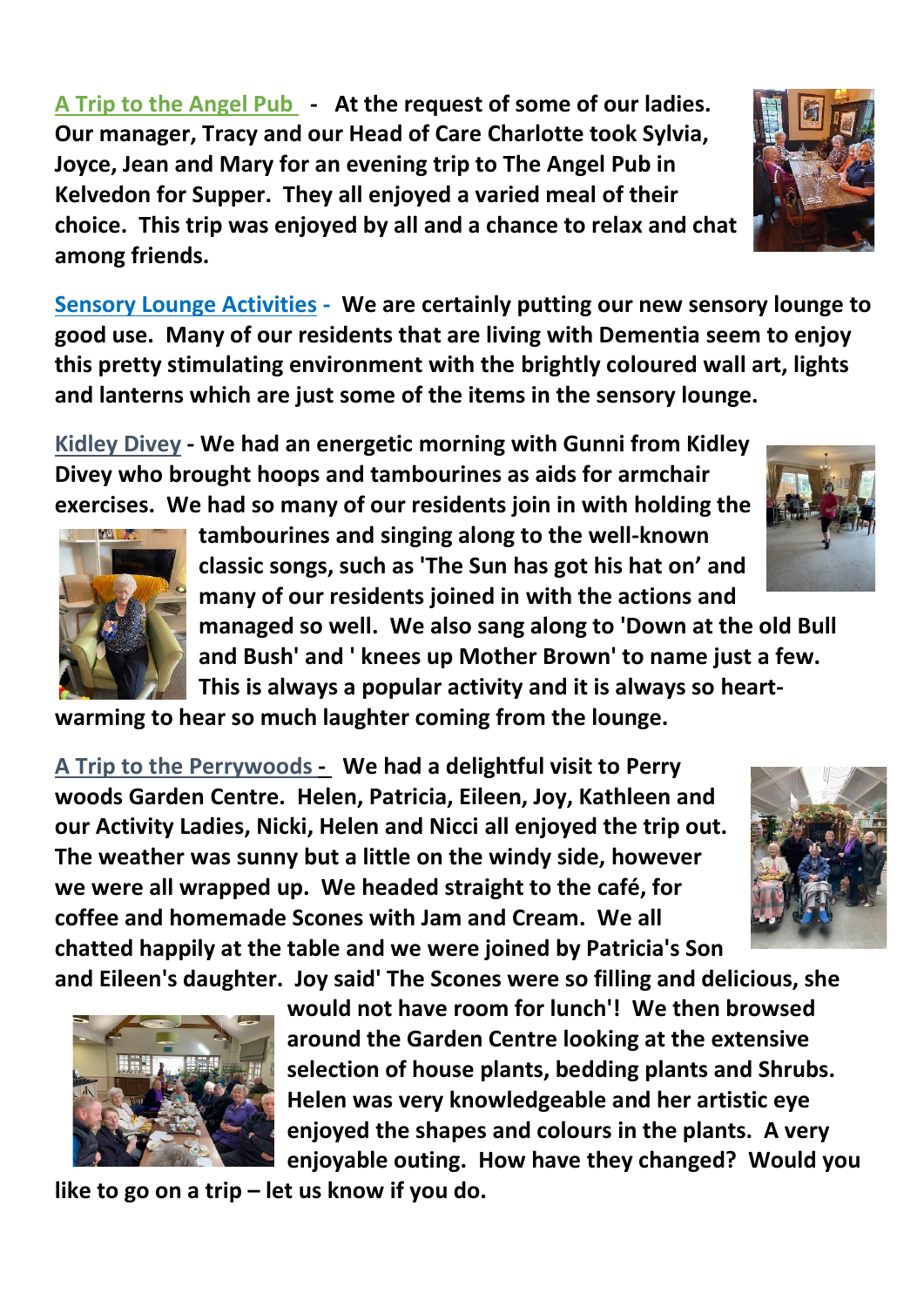**Easter Church Service - The Rev Simon Garwood came and conducted an Easter Church Service, which many of our residents attended and enjoyed taking part in. Our residents commented afterwards that this service gave them comfort and it was important to them to be involved at this important time in the church calendar**



**Grand national Sweep Stake - Many of our residents picked their horses names from the basket that our activity lady Nicci had organised. Their names were then written on the sweep stake board. Our residents enjoyed picking their horses and enjoyed watching The Grand National Race. Mary won the winning horse.** 

**Good Friday - We decorated the dining tables in the conservatory with pretty Easter bunting, tablecloths and napkins. The handmade egg tree centrepieces** 



**looked lovely on each table. We hung Easter themed bunting along the windows and from the ceiling. We then started with our Easter themed Activities and played a 'Bunny Drive' game, this involved a giant inflatable dice. Our residents were then invited to draw the rabbit's body, once they had thrown the appropriate number on the dice. This was a new game and the hilarious** 

**bunny pictures, which created lots of laughter around the lounge. Jean M finished her bunny first and won an Easter Egg.** 

**We then handed out an Easter Quiz and our residents were given time to look at the questions and take part if they wished too. We then read out the answers, this was a successful activity and enjoyed by all.** 



**Sue, our cook, arranged for Hot Cross Buns during the morning coffee. In the afternoon, we had a biscuit decorating session,** 



**our residents covered biscuits with butter icing and then placed chocolate buttons to look like lamb faces. The ladies really enjoyed this session and the toppings were a real temptation. Sue our cook had made Easter Nests and traditional Simnel cake. The weather was glorious, warm and sunny and many of the residents enjoyed Afternoon Tea outside in the sunshine.**

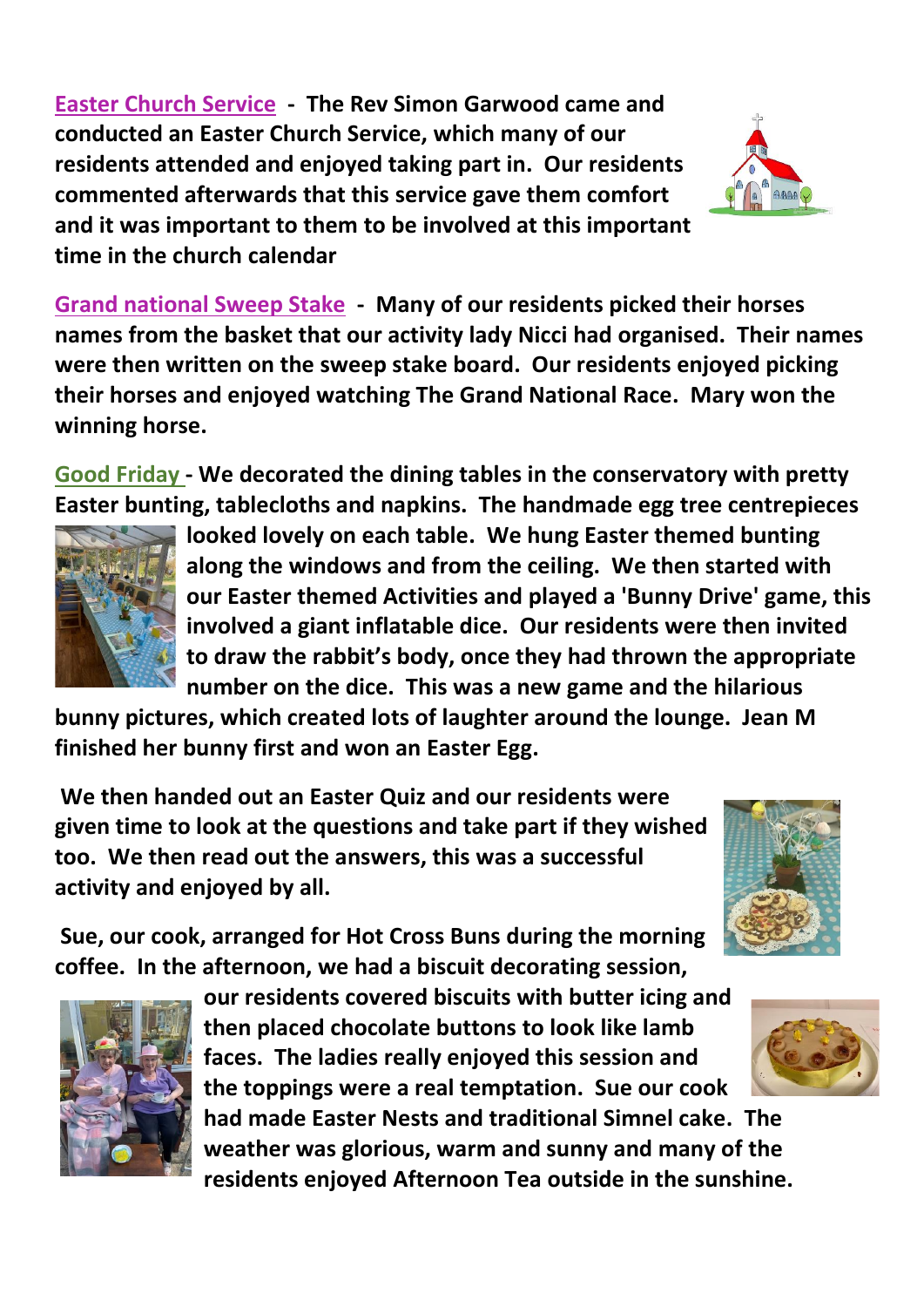**Easter Monday - What a great day we had. We played Pass the Easter Baskets** 



**in the main lounge. Plastic Eggs were filled with either a Chocolate Egg or a forfeit question. We then played music and when the music stopped the resident could choose an egg. Our residents enjoyed the game. Everyone had a turn and the forfeit answers were interesting and sparked further conversation.** 

**We then did the Easter Bonnet Parade. Our residents were invited to model the Easter Bonnet, that they had created in previous Craft Sessions. Kath, our team leader was our appointed Judge and what a difficult Job she had to do, but our winner was Barbara G, Iris came Second and our third prize went to Mary. We would like to say all our Easter Bonnets looked fantastic and we thank all our residents who each made a Bonnet. Our winners all received an Easter Egg.** 



**During the afternoon our residents who wished to enjoyed flower arranging in the conservatory. We used faux red roses and greenery for our forthcoming St Georges Day. We then did Boys and Girls names on the whiteboard. We picked a letter and invited our residents to think of as many names beginning with the letter 'R'. This was a successful game and many names were written on the whiteboard.**

**St George's Day - We decorated the conservatory with St George's Day bunting** 



**and flags. We had St George's tablecloths on the tables with artificial Red Roses as centrepieces on the tables. Each table had the St George's cross placemat or Red Rose emblem. We then handed out written quizzes to our residents, they had time to consider the questions and write down the answers. The answers were then read out** 

**aloud. This was enjoyed by our residents, who liked the** 



**challenge of a good quiz. At lunchtime we did a Last Night at the Proms style sing along. We handed out song sheets and sang 'Rule Britannia' 'Land of Hope and Glory' ' Jerusalem' and 'I vow to thee my Country'. We batted red balloons around the tables. Everyone enjoyed the singing and the fun atmosphere it created.**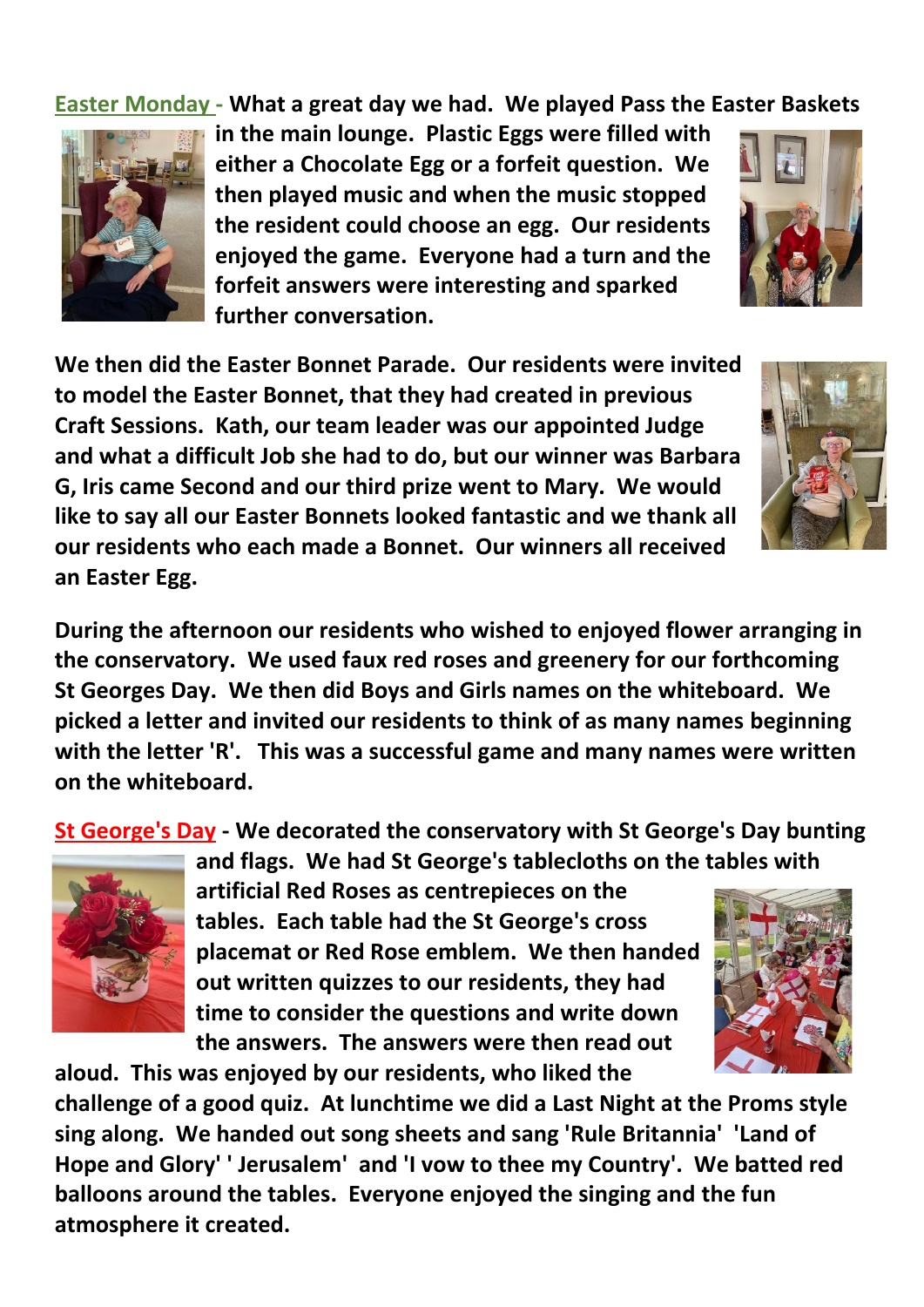**During the afternoon we did an anagram and we made nearly one hundred words out of 'St Georges Day'. We also did some crafting with Air Dry Clay, we moulded and made snails for our forthcoming 'Wildlife Day'. The ladies enjoyed this social crafting activity. An enjoyable day.**



**Meet our Resident - Katie was born in Brentwood. She had an older brother called Bob and a sister Jessie. During World War II she used to recall hearing the doodle bugs and running for it, as when the sound stopped, they would hit the ground. When they went into the safety of a shelter, if at school the teacher would read Anna of Green Gables. Katie went to Chelmsford Tech as she passed the 11 plus exam. After School she went to work in Insurance. In those days, she would have experienced the smog. Katie married Bernard and they spent their honeymoon in Ilfracombe. They had two daughters Mandy and Jenny and the family lived in Brentwood. Katie always worked, when her children were little, she worked in the school Kitchens and when they were older she went back to work in Insurance. They enjoyed family holidays together, going to Isle of Wight and Butlins. Katie had a wide circle of friends and when her daughters had grown up, she and her husband enjoyed coach holidays together, going to Spain, Austria, Germany and various places in the UK. Katie has been at St Dominics for some time and enjoys regular visits from her family.**

**Meet our Staff Member - Jude was born at Hebden Bridge, West Yorkshire to parents Keith and Shirley, she has an older brother and sister and a younger brother. The family moved to Witham and Jude attended The John Bramston School. Jude enjoyed Sports at School, she played rounders and was captain of the team. She also played Table Tennis and represented her School in competing against other Schools. On leaving School, Jude got a job at a factory, processing meat, before deciding on a change of direction and started working as a Carer. She met her husband Colin, through mutual friends and after dating for a few years, they married at the United Reform Church in Witham. They soon welcomed their daughter Amy. Family life was a very happy time and they enjoyed many holidays abroad together. Jude enjoys gardening and spending time with Amy in her spare time. Jude has been at St Dominics for a while now and enjoys her job as a Carer.**